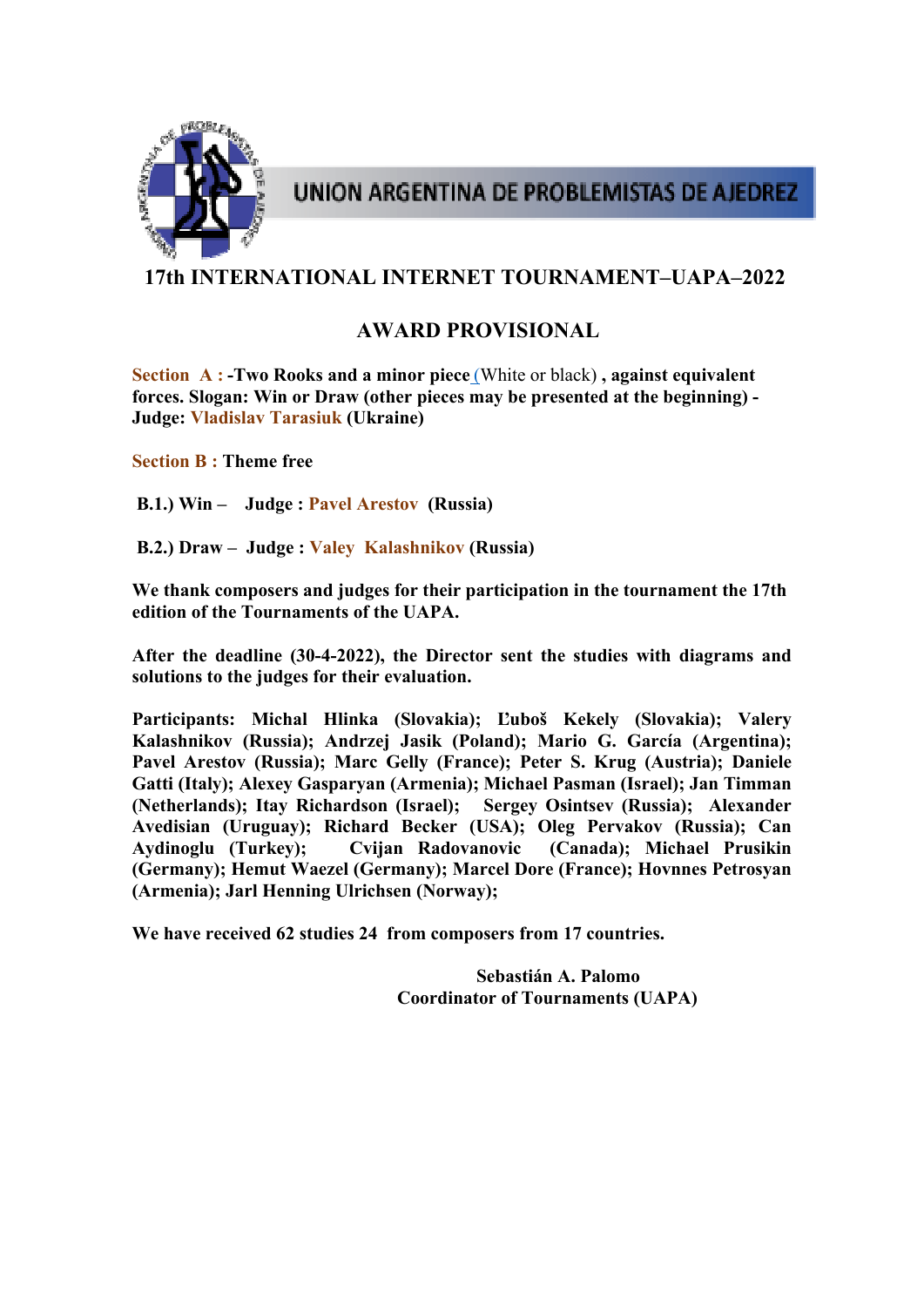# **Section A**

# **Report**

First of all, I would like to thank Mario Garcia for organizing for many years the International Internet Tournament UAPA for endgame study composers. This is an excellent example of the popularization of chess endgame study composition in the world. I will add that 12 studies from 5 different UAPA tournaments were selected for the last FIDE Album 2016-2018…

It was very hard for me to prepare this award. Waking up early in the morning on February 24 and realizing that a full-scale war had begun in Ukraine was an unexpected and terrible shock for me and my compatriots. After more than three months, woe and misfortune continue knocking on the doors of Ukrainian families – each day brings death and suffering to absolutely innocent people living in their own land...

Section A was not easy for endgame study composers, but the judge is grateful to all authors for their painstaking work and for submitting the resulting products. A total of 11 endgame studies composed by 6 authors from 4 countries were published. When preparing the award, I focused primarily on assessing the originality of the play and then the technical implementation of the idea. Frankly speaking, the creative level of the endgame studies in the thematic section was not high. Many participants failed to understand the wording of the theme and sent studies with the same balance of forces (two rooks with a minor piece) on each side. This was an optional point and it was possible to present works with the thematic set of pieces either for White or for Black, but with approximately equal material for the opponent...

The award reveals the level of the works presented therein. It is as follows.



#### **Michael Pasman (Israel)**

**1.Re6!** [1.Re4? Ne7 2.Rb7 Rc2+ 3.Kh3 Bc5=; 1.Rxg7? Kxe8 2.Re2+ Kf8 3.Rg8+ Kf7 4.h8Q Rxh8 5.Rxh8 Rc4=] **1...Rxh7 2.Rd2+ Nd6 3.Nxd6** [3.Rdxd6+? Kc8 4.Re7 Bb8–+] **3...Kd7!** [3...Rcxh5 4.Nb5++-] **4.Rg6!** [4.Re4? Rhxh5 5.Nb5+ Rhd5 6.Rxd5+ Rxd5 7.Nxa7 g5 8.h5 g4 9.h6 Rh5=] **4...Rcxh5 5.Nb5+!** [5.Nf5+? Kc7 6.Rc2+ Kb7 7.Nd6+ Kb6 8.Nc8+ Kb7=] **5...Ke7 6.Re2+!** [6.Nxa7? Kf7 7.Rb6 Rxh4=] **6...Kf7 7.Nd6+ Kxg6 8.Re6#!** 

A holistic play scenario with unexpected attraction of the black king to a mine-square. The nonplaying black bishop a7 somewhat detracts from the overall artistic impression, but the brilliancy of the exquisite and original mate with two active square-blocks is inspiring. An interesting detail: the encounter begins and ends with moves of different rooks to the e6-square.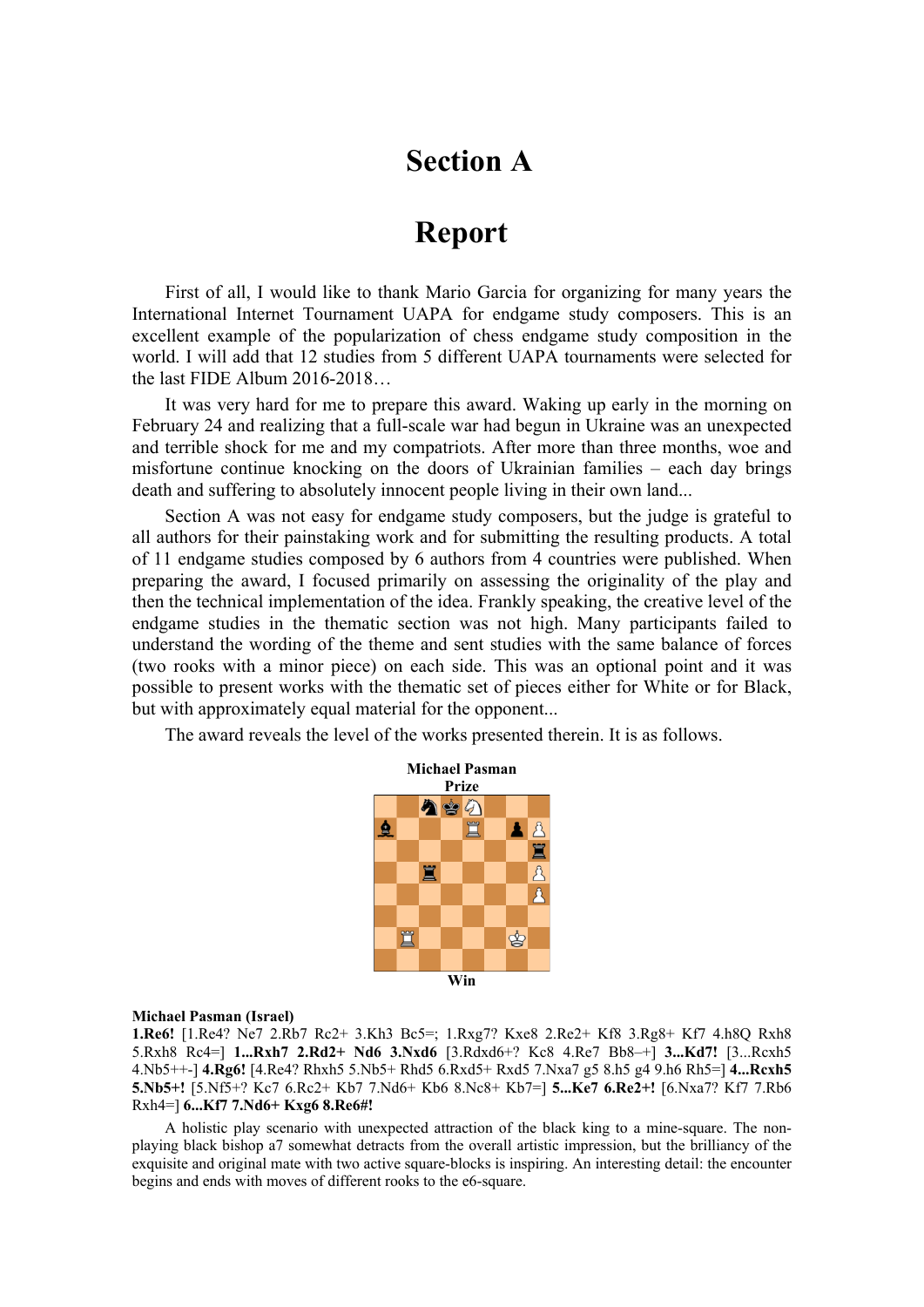**Valery Kalashnikov** 



#### **Valery Kalashnikov (Russia)**

**1.c6!** [Try: 1.Rg4+? Kf7! 2.Rf3+ Nf6=] **1...bxc6 2.Rg4+!** [2.Ra7+? Kg6! 3.Rg4+ Kf5 4.Rf4+ Kg6 positional draw] **2...Kh8!** [2...Kh6 3.Be1! Rf1 4.Rh3#; 2...Kf7 3.Ra7++-] **3.Be5+ Ng7** [3...Rg7 4.Ra7 Kh7 5.Bxg7+-] **4.Ra7 Rf2+** [4...Rg8 5.Bxg7++-] **5.Kb3!** [Try: 5.Ka3? Rh3+! 6.Kb4 Rb2+ 7.Kc4 Rc3+! (7...Rc2+? 8.Kxd4 Rd2+ 9.Kc4! see solution) 8.Kxd4 Rb4+ 9.Kxc3 Rxg4=] **5...Rh3+ 6.Kc4 Rc2+ 7.Kxd4 Rd2+** [main 7...c5+ 8.Kd5! Rd3+ 9.Kc6+-] **8.Kc4!** [8.Kc5? Rd5+ 9.Kxc6 Rxe5=] **8...Rc2+ 9.Kb4 c5+ 10.Kb5 Rb3+ 11.Kc6!+-** [11.Ka6? Ra2+ 12.Ra4 Rxa4#

An enlightening endgame study in which White easily blocks the opponent's king in the corner of the board. Step by step, White takes advantage of his tightness and achieves his goal with subtle moves of his own king. The rook mates 4.Rh3# and 12...Rxa4# form an exact echo. And yet, against the background of the prosaic final play, the study lacks at least a small highpoint.



#### **Oleg Pervakov (Russia)**

**1.Rcg1!** [1.Ke4? Kxh5 2.Bxf4+ Kg6 3.Rhg1+ (3.Rcg1+ Kf7=) 3...Kh7 4.Bd6 f5+=; 1.Bxf4+? Kg4 2.Ke4 Bc6+ 3.Rxc6 Re8+ 4.Kd5 Kxf4=] **1...Bf7+! 2.Ke4 Re8+ 3.Kxf4!** [Try: 3.Kf5? Re5+! 4.Kxf4 Kxh5 5.Bg3+ Kg6 6.Bh4+ Kh6 7.Bg5+ Kg6 8.Bh6+ Kh7! 9.Bg5+ (9.Bxg7+ Rh5=) 9...Kg6 10.Bh6+ Kh7= positional draw] **3...Kxh5** [3...g5+ 4.hxg6+- En passant] **4.Bg3+** White batteries R+B begin to play **4...Kg6 5.Bh4+ Kh6! 6.Bg5+!** [Try: 6.Bxf6+? Bh5 7.Rxh5+!? Kxh5 8.Kf5 Re5+!! 9.Kxe5? (9.Bxe5 Rf8+ 10.Ke4 Rxf2=) 9...gxf6+!–+ Black battery R+pawn plays] **6...Kg6 7.Bh6+ Kh7 8.Bxg7+ Bh5 9.Rxh5#** Five white batteries in the solution and one black battery in the tries.

An attractive initial position with nice R+B battery play. However, its motifs are already familiar, e.g. from Desensky=J (HHdbVI#30316); but the choice 6.Bg5+! ads freshness to the study.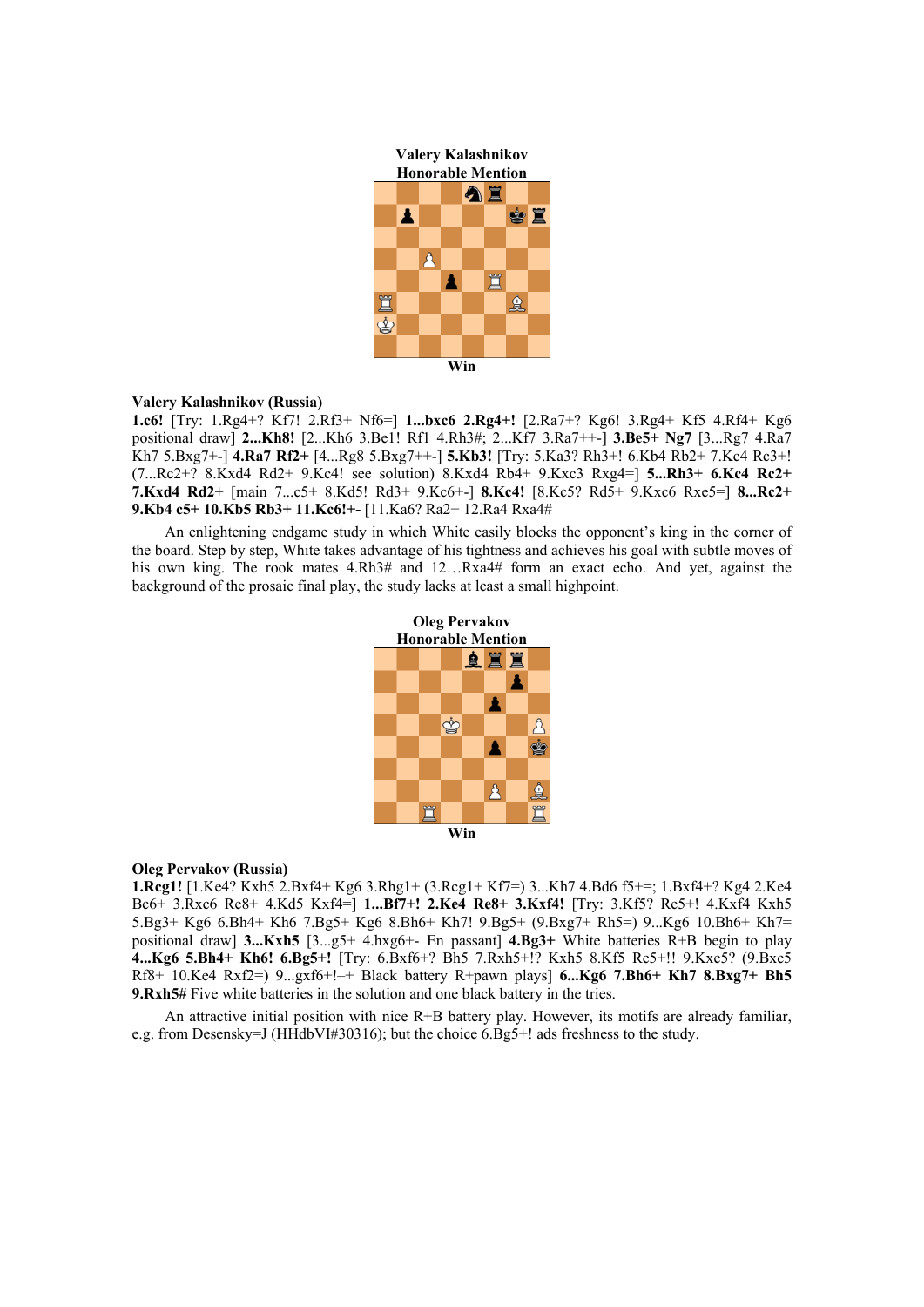

#### **Pavel Arestov (Russia)**

**1.Bc4+!** [1.b7?? Re1+ 2.Kd2 Bb4#] **1...Ka4!** [1...Ka3 2.b7 Bxb7 3.axb7 Rxb7 4.Ra6+ Kb4 5.Bd5+ Kb5 6.Bxb7+-] **2.b7** [2.Bd3+? Bb4 3.b7 Bxb7 4.axb7 Rxb7=] **2...Ba3+** [2...Bxb7 3.axb7+- main line] **3.Kc2!**  [3.Kb1?? Re1+ 4.Kc2 Rc1#] **3...Bxb7 4.axb7 Rxb7 5.Ra6+!** [5.Ba6+? Rb4=] **5...Ra5 6.Bd5+ Rb4**  [6...Kb5 7.Rxa5+ Kxa5 8.Bxb7+-] **7.Bc6#** Model mate with pin Ra5 and Rb4.

A bishop mate with two pinned rooks is not new and was presented many times, for example in Kvezereli=E (HHdbVI#32528) or Garayazli=I (HHdbVI#34218). The author added active blocking of the black bishop to the mate pattern, but the technical a8-bishop which is exchanged in the opening phase has an adverse effect on the overall impression. The following version can be proposed: Kc1, Rc6, Rd3, Ba6, pb6 – Kb4, Rg5, Rg7, Be7; win. **1.Rd4+ Kb3 2.Bc4+ Ka4 3.b7 Ba3+ 4.Kc2 Rxb7 5.Ra6+ Ra5 6.Bd5+ Rb4 7.Bc6#**



#### **Peter Krug & Mario Garcia (Austria-Argentina)**

Elimination of stalemate threat in Black's counterplay **1.Ng5+!** [Try: 1.Nf4+? Nh6+ 2.Rxh6+ Kg8 3.Nxe6 a1Q 4.Kh4+ Rg7=] **1...Nh6+ 2.Rxh6+ Kg8 3.Rg6+** [3.Nxe6? a1Q 4.Kh5+ Rg7!=] **3...Rg7 4.Rxe6!** [4.Rxg7+? Kxg7 5.Nxe6+ Kf6! 6.Nxf8 a1Q=] **4...a1Q 5.Bb3 Rxg5+** [if 5...Rf4+ 6.Kxf4 Kf8 7.Rge3! (7.Rf3? Re7 8.Ke4+ Ke8=) 7...Qd4+ (7...Rxg5 8.Kxg5 Qg1+ 9.Kf4+-) 8.Kf5 Qc5+ 9.R6e5! (9.R3e5? Qf2+=) 9...Rxg5+ 10.Kxg5 Qe7+ 11.Kg4+- (11.Rxe7!?= stalemate) 11...Qd7+; 5...Qb1 6.Re1+ Qxb3 7.Rxb3+-] **6.Kxg5 Qg7+** [6...Qc1+ 7.Kg6! Qb1+ 8.Re4+ Kh8 9.Rh3#] **7.Rg6+ Kh8** [7...Kh7 8.Rh3++-] **8.Rh3+!** [8.Rxg7? Kxg7=] **8...Qh7 9.Rxh7+ Kxh7 10.Rc6!!** it is important to control the c2 square [10.Ra6? Rf2! 11.Ra7+ Kh8 12.Be6 Rg2+! 13.Kf6 Rg6+ 14.Kxg6= stalemate] **10...Rf2** [10...Rb8 11.Rc7+ Kh8 12.Be6+-] **11.Rc7+ Kh8 12.Bc2!** against stalemate [12.Be6? Rg2+ 13.Kf6 Rg6+!=] **12...Rd2** [12...Rg2+ 13.Kf6 Rg7 (13...Rf2+ 14.Bf5) 14.Rc8++- Rg8 e.g. 15.Rc6 Rf8+ 16.Kg6 Rg8+ 17.Kh6+-] **13.Bf5!** to protect the white king from further check [13.Bg6? Kg8! 14.Kf6 Rd6+=] **13...Rg2+**  [13...Rd6 14.Re7! Kg8 15.Be6+ Kf8 16.Kf6 Rd2 17.Rh7 Rf2+ (17...Ke8 18.Rh8#) 18.Bf5+-] **14.Kf6 Rg7 15.Rc8+!+-** win [15.Rxg7?= stalemate; 15.Rc4? Rf7+! 16.Kg6 (16.Kxf7= stalemate) 16...Rg7+ 17.Kh6 Rh7+ 18.Bxh7 stalemate] **15...Rg8** e.g. **16.Rc6 Rf8+ 17.Kg6 Rg8+ 18.Kh6+-** 

The authors make the pieces live, move, choose squares… But the study looks a bit boring and fails to evoke strong emotions.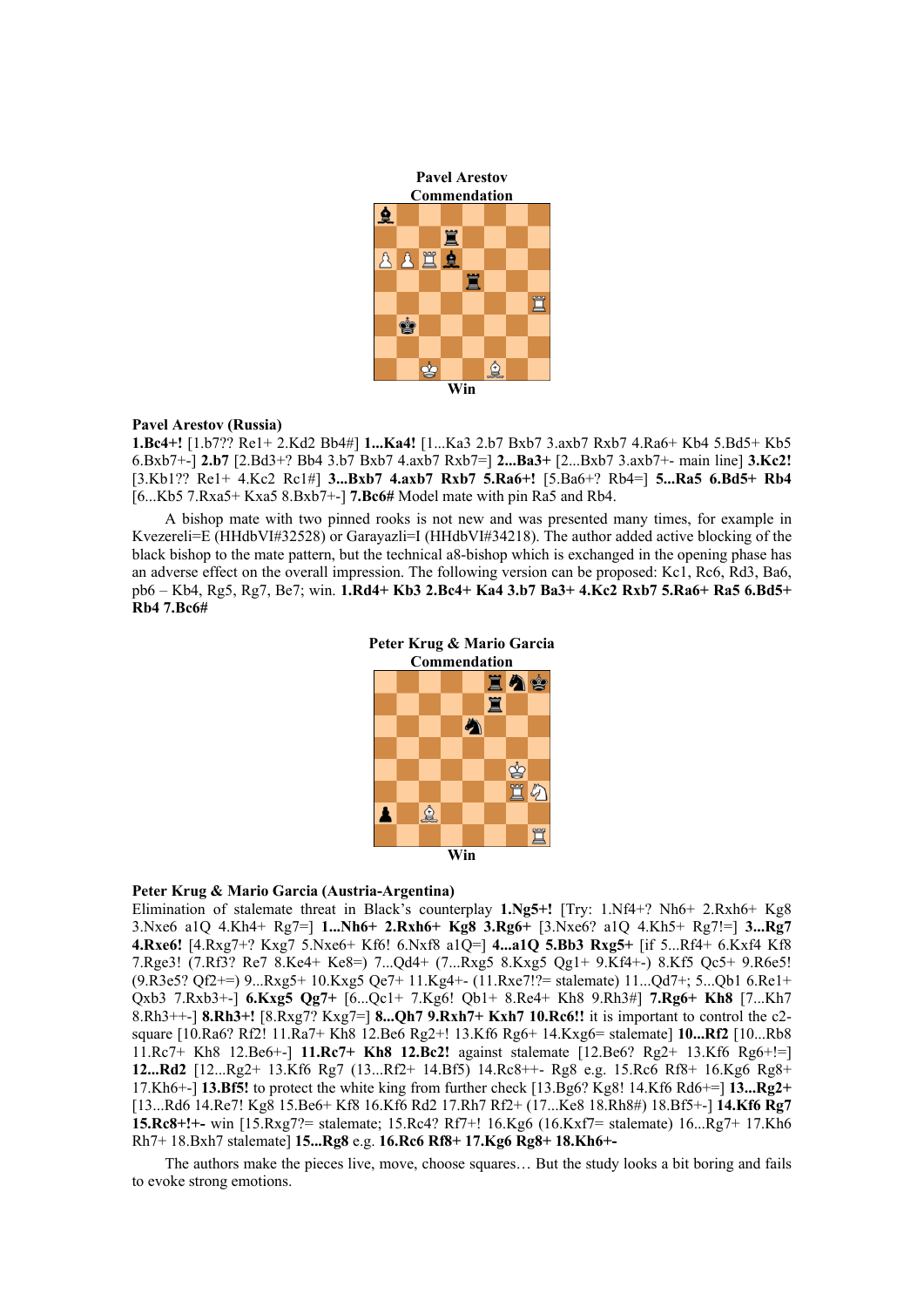**Michael Pasman** 



# **Michael Pasman (Israel)**

**1.Na5!** [1.Nd2? Rg4+ 2.Kh2 (2.Kxh3 Rh7+–+) 2...Rg2+ 3.Kxh3 Rxd2–+] **1...Rg4+** [1...Rbh7 2.Rc4+ Kd3 3.Rd6+=] **2.Kh2 Rb2+** [2...Rh7 3.Rc4+ Ke3 4.Re6+ Kf3 5.Rf6+ Rf4 6.Rcxf4+ gxf4 7.Nc6 Rh5 8.Nd4+ Ke3 9.Ne6 f3 10.Nf4 Rg5 11.Nxh3=] **3.Kxh3 Rh4+** [3...Rgg2 4.Nb3+ (4.Rc4+? Ke3 5.Rc3+ Kf2 6.Rf6+ Kg1–+) 4...Bxb3? 5.Rc4+ Bxc4 (5...Kd3 6.Rc3+=) 6.Rxc4+ Kd3 7.Rc3+ Kd2 8.Rd3+ Ke2 9.Re3+ Kf2 10.Rf3+ Ke1 (10...Kg1 11.Rf1+=) 11.Rf1+ Kxf1=; 3...Rg1 4.Rc4+ Ke3 5.Rc3+ Kd2 (5...Kf2 6.Rf6+ Ke1 7.Re3+) 6.Rg3 g4+ 7.Kh2=] **4.Kg3 Rg4+ 5.Kh3 Rgg2 6.Nb3+!** [6.Rc4+? Ke3 7.Rc3+ Kf2 8.Rf6+ Kg1–+] **6...Bxb3** [6...Rxb3+ 7.Kxg2=; 6...Ke4 7.Re6+=; 6...Ke3 7.Re6+ Kf2 8.Rf5+ Bf3 9.Nc5! Rg3+ 10.Kh2 Rg2+ (10...Rg4 11.Nd3+=) 11.Kh3 g4+ 12.Kh4 Rh2+ 13.Kg5=] **7.Rc4+! Bxc4** [7...Kd3 8.Rc3+=] **8.Rxc4+ Kd3 9.Rc3+! Kd2 10.Rd3+ Ke2 11.Re3+ Kf2 12.Rf3+ Ke1** [12...Kg1 13.Rf1+=] **13.Rf1+ Kxf1=** stalemate.

An intriguing beginning, but unfortunately, the final moves are unimpressive…

**June 6, 2022 Ukraine, Kharkiv oblast** 

**Judge: Vladislav Tarasiuk**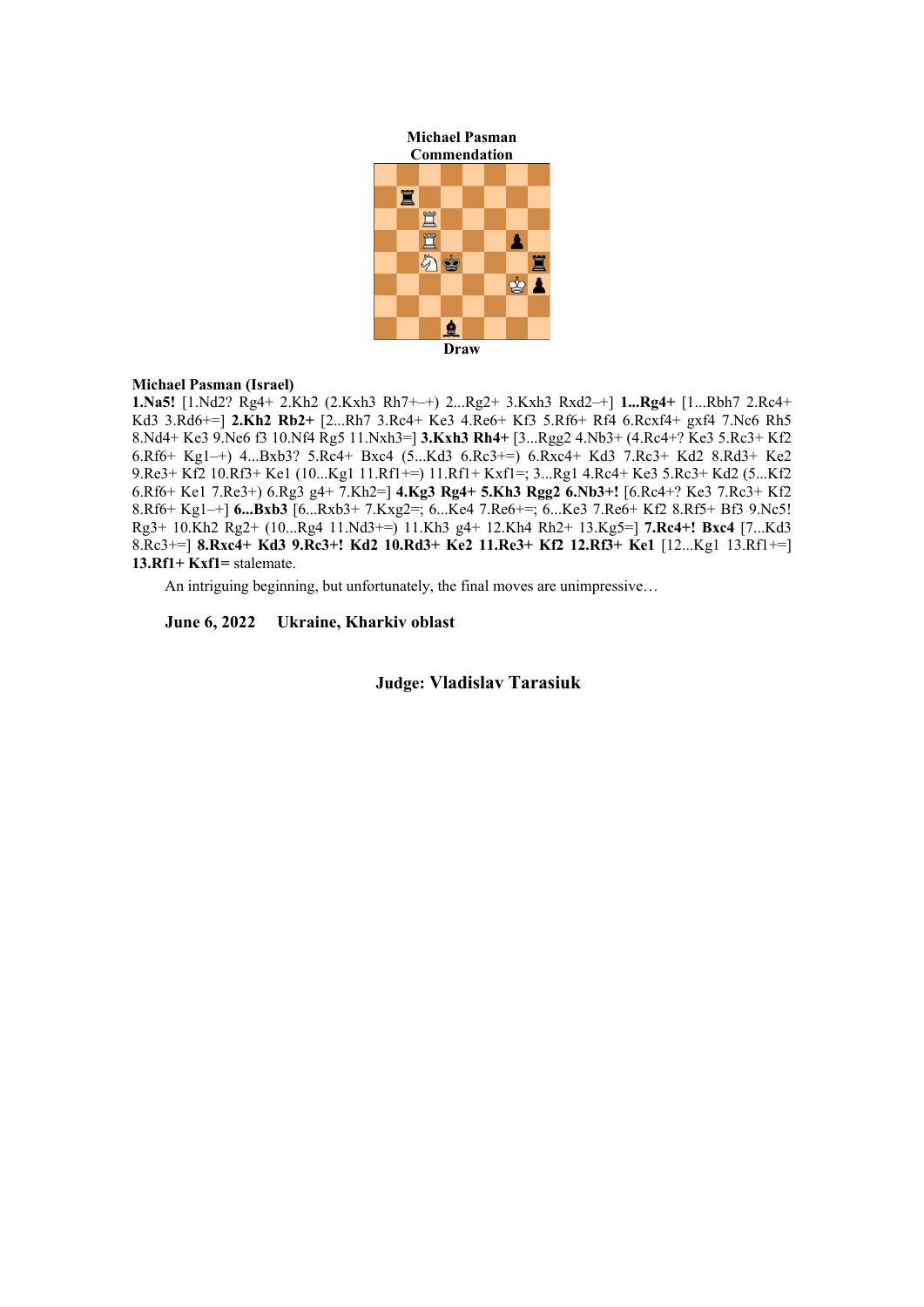# **Section B.1.- Studies – Win**

# **REPORT**

After the closing of the tournament, I have received from the Director files in pgn and in Word format with the studies of section B.1. (Win)

Once the technical controls and analysis for the evaluation have been carried out, the ranking is as follows:



## **(5) Richard Becker (USA)**

**1.Qd8!!** [Thematic try 1.Qxb7? Kf6 2.Qxd7 Kxg6 3.Qf7+ Kh7 4.Qf5+ Kh8 5.Ng5 hxg5 6.Qh3+ Kg8 7.Qe6+ Kh8 8.Kf7 Qa2! 9.Qxa2 g1Q 10.Qe2 g4 11.Qe8+ Kh7 12.Qe4+ Kh8 13.Qe2 a6 (or a5)=] **1...Kf5 2.Qxd7+ Kxg6 3.Qf7+! Kh7 4.Qf5+! Kh8** [4...g6 5.Qf7+ Kh8 6.Qf6+ Kh7 7.Nf4 g1Q 8.Ne6 Qaa1 9.Nf8+ Kg8 10.Qf7+ Kh8 11.Qh7#] **5.Ng5! hxg5 6.Qh3+ Kg8 7.Qe6+ Kh8 8.Kf7 Qa2 9.Qxa2 g1Q 10.Qe2! g4 11.Qe8+ Kh7 12.Qe4+ Kh8 13.Qe2! a6 14.Qe8+ Kh7 15.Qe4+ Kh8 16.Qe2! a5 17.bxa5 Qg3** [17...b4 18.Qe8+ Kh7 19.Qe4+ Kh8 20.Kg6–+] **18.Qe8+ Kh7 19.Qg8+ Kh6 20.Qxg7+ Kh5 21.Qg6+ Kh4 22.Qh6#** Logical study with foresight effect (refusal to capture bPb7) ends in a model mate with two self-blocks.

A memorable etude with an unobvious refusal to capture the black pawn b7.

## **(1) Michal Hlinka & Luboš Kekely (Slovakia)**

**1.Be3+!** from battery [1.Bd4+? Kg5 2.Rg8+ Kh4=] **1...Kh7 2.Rh6+ Kg7 3.Raa6** with mate threat [3.Rxh5? Qxe3=] **3...Kg8 4.Rag6+ Ng7 5.Rf6** with mate threat **5...Nf5+!** [5...Nh5 6.Rf8+ Kg7 7.Rf7+ Kg8 8.Rg6++-] **6.Rxf5** [6.exf5? Qxe3+=] **6...Qxe3 7.Rg6+ Kh7 8.Re6 Kg8** [8...Qa7+ 9.Ke8 Qa8+ 10.Kf7 Qg8+ 11.Ke7 Qg4 12.Ree5 Qg3 13.Rd5 Qa3+ 14.Rd6 Kg7 15.Rg5+ Kh7 16.e5+-] **9.Rf8+ Kg7 10.Rf7+ Kg8 11.Rg6+ Kh8 12.Kf8 Qa3+** [12...Qc5+ 13.Re7 Qf2+ 14.Ke8+-] **13.Re7 Qf3+ 14.Ke8 Qh5**  [14...b4 15.Rb6 b3 16.Rb8+-; 14...Qc3 15.Rg5 Qc1 16.Ree5 Kh7 17.Kf7 Qf1+ 18.Rgf5 Qc4+ 19.Re6 Qc7+ 20.Re7 Qc4+ 21.Rd5 Kh8 22.Re8+ Kh7 23.Ree5 Qc7+ 24.Re7+-] **15.Ree6 b4 16.e5 b3** [16...Qf5 17.Rgf6 Qc2 18.Kf8 Qc5+ 19.Re7 Qc1 20.Rg6 Qc8+ 21.Re8 Qf5+ 22.Rf6 Qg5 23.Rd8 b3 24.Ke8! b2 25.Rf8+ Kh7 26.Rd7+ Kh6 27.Rh8+ Kg6 28.Rg8++-] **17.Kf8 Qf3+** [17...Kh7 18.Rg7+ Kh8 19.Rg8+ Kh7 20.Re7+ Kh6 21.Rh8++-] **18.Rgf6 Qa8+ 19.Re8 Qh1** [19...Qa3+ 20.Kf7+ Kh7 21.Rh8+ Kxh8 22.Rh6#] **20.Ke7+ Kh7 21.Rf7+ Kg6 22.Rg8+ Kh6 23.Rh8+** skewer

An interesting etude with a delicate struggle of 2 white rooks against the black queen.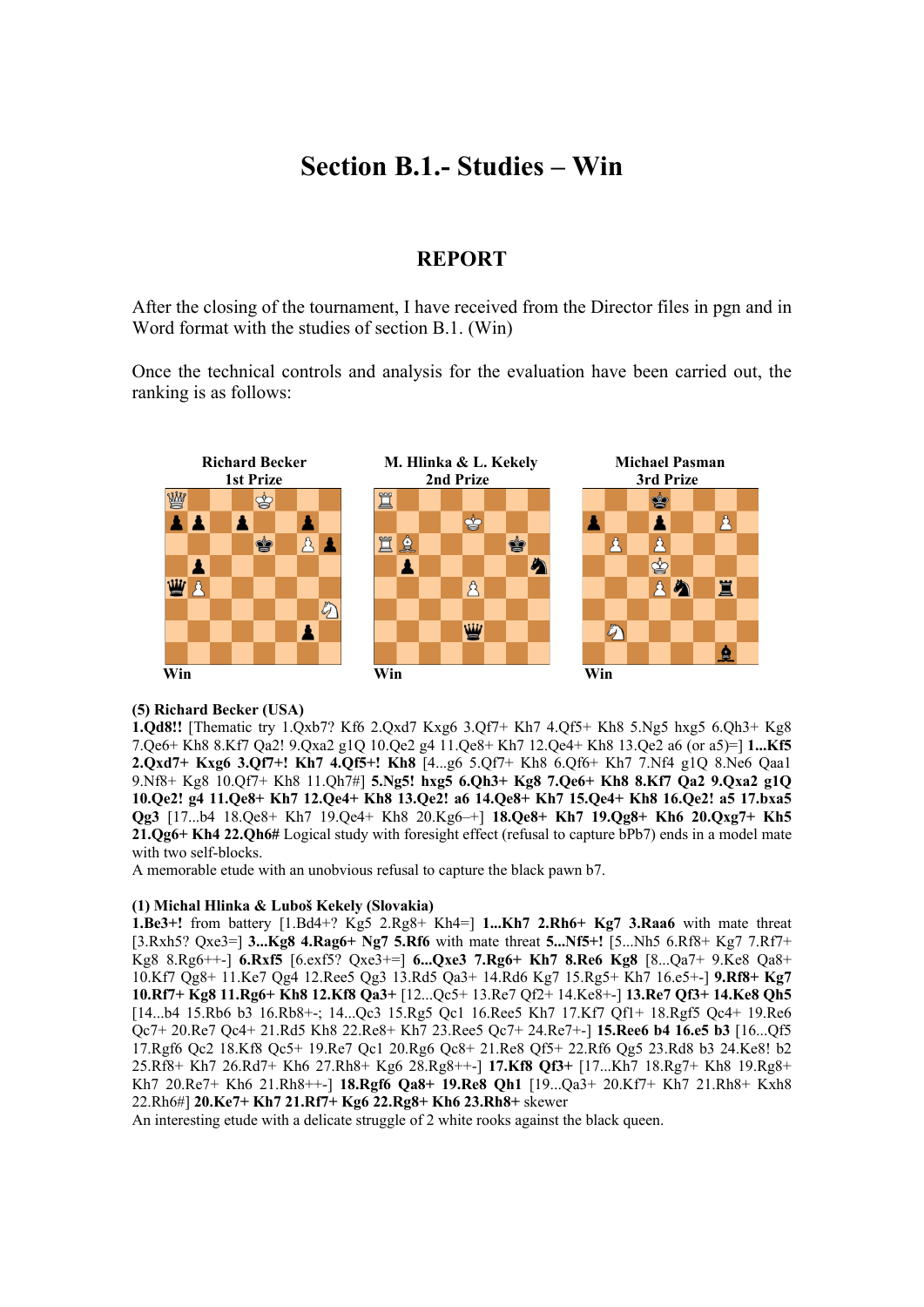## **(17) Michael Pasman (Israel)**

**1.b7!** [1.bxa7? Nf6+ 2.Ke5 *(2.Kc4 Rxd4+)* 2...Bxd4+ 3.Kf5 Bxa7–+] **1...Nf6+ 2.Kc5!** [Thematic (logical) try : 2.Kc4? Rxd4+ 3.Kc3 *(3.Kb3 Rb4+! 4.Kxb4* the same*)* 3...Rb4! *(3...Nd5+? 4.Kc2)* 4.Kxb4 a5+! 5.Kxa5 Ba7 6.Ka6 Bb8=; 2.Ke5? Bh2+! 3.Kxf6 Bxd6=] **2...Bxd4+ 3.Kb5 a6+! 4.Kxa6 Ba7** [4...Ke8 5.b8Q+ Kf7 6.Qf8++-] **5.Kxa7 Rb4 6.Nc4!** [6.b8Q+? Rxb8 7.Kxb8 Ke8= *(7...Ne8)* ] **6...Ra4+ 7.Kb6**  [7.Na5? Rb4 8.b8Q+? Rxb8 9.Kxb8 Ke8=] **7...Rb4+ 8.Ka6** threating Nb6 **8...Rxb7 9.Kxb7 Ne8! 10.g8B!!** [Thematic try : 10.g8N Nxd6+! 11.Nxd6= Stalemate !; 10.g8Q= /R Stalemate] **10...Nf6 11.Bf7+-** 

A very nice etude with the subtle choice of the white king's move 2.Kc5! (2.Kc4?).

 **M. Gromov & O. Pervakov Jan Timman Peter S. Krug 1st Honorable Mention 2nd Honorable Mention 3rd Honorable Mention** の Δ A \$ I A ₫ 人民會 皇宫 △▲含  $\beta$  $\beta$  $\mathbf{A}$ ♔ Å ₫ ≜ Å A ♔ **Win** Win Win Win Win Win 2008  **Michael Pasman M. Garcia & M. Hlinka Peter S. Krug 4th Honorable Mention 5th Honorable Mention Special Honorable Mention** ≜  $\mathscr{G}$  $\dot{\mathbb{P}}$  $\mathcal{B}_{\mathcal{A}}$ Α Ý







Α

# **(28) Michael Gromov & Oleg Pervakov (Russia)**

**1.Nf7** Main A **1...g4** [Main B 1...a4 2.Nxg5! *(*Try *2.Nh6? a3 3.Ng8+ Kxf5 4.e7 a2 5.e8Q a1Q 6.Nh6+ Kf4=)* 2...a3 3.Ne4+ Kxf5 *(3...Ke7 4.Nc3 c6 5.Kh6+-)* 4.e7 a2 5.Ng3+! Kf4 *(5...Kf6 6.e8Q a1Q 7.Qh8++-)* 6.Ne2+! Kf5 *(6...Kf3 7.Nd4+ Kg2 8.Nc2* (b3)+-*)* 7.Nd4+ Kf6 8.e8Q+-] **2.Kxg4 a4 3.Nh6!**  [Try 3.Ng5? a3 4.Ne4+ Ke7 5.Nc3 c6! 6.Kg5 d5 7.Na2 d4 8.Nb4 *(8.Kf4 Kd6!=)* 8...d3=] **3...a3 4.Ng8+ Kg7 5.e7 Kf7 6.f6 a2 7.Nh6+ Ke8 8.Nf5! a1Q 9.Ng7+ Kf7 10.e8Q+ Kxf6 11.Nh5#** Model mate. Change tries and solutions (Ng5, Nh6) in A and B.

Change of moves for White Ng5 and Nh6 in 2 variations.

#### **(27) Jan Timman (Netherlands)**

**1.Be2+!** [1.Rxh7+? Kg4 2.Be2+ Kxg3 3.Kg6 Kf2 4.Bd1 Bf4 5.Rxe7 Ne3 6.Bxb3 Nxd5 7.Rd7 *(7.Re4 Be3=)* 7...Nb6=] **1...Kh6 2.g4! Ne3** [2...Ng3 3.Bd1 Nf1 4.Bxb3 Ne3 5.Rg8 Nxg4 6.Rc8 Ne3 7.Rc3+-] **3.Bd3 Nf5! 4.Bxf5 Bh4 5.d6!** [5.Bxh7? d1Q 6.Be4 Qf1+ 7.Bf5 *(7.Kg8 Qf6=)* 7...Qa6!=] **5...exd6**  [5...d1Q 6.Rxh7+! *(6.g5+? Kh5 7.dxe7 Qd5+ 8.Be6 Qf3+ 9.Kg8 Qa8+ 10.Kf7 Qf3+=)* 6...Kg5 7.dxe7 *(7.d7? e6 8.Bxe6 Qf3+ 9.Ke8 Qc6=)* 7...Qd5+ 8.Kf8 Qc5 9.Rh5+ Kf6 10.Rh6+ Kg5 11.Rh7 Qd6 12.Rh5+ Kf6 *(12...Kf4 13.Rxh4 Qf6+ 14.Ke8+-)* 13.Rh6++-] **6.Bg6!** Prokes **6...d1Q 7.g5+! Kxg5**  [7...Bxg5 8.Rxh7#] **8.Bc2++-** 

A nice study with a beautiful pointe 6.Bg6!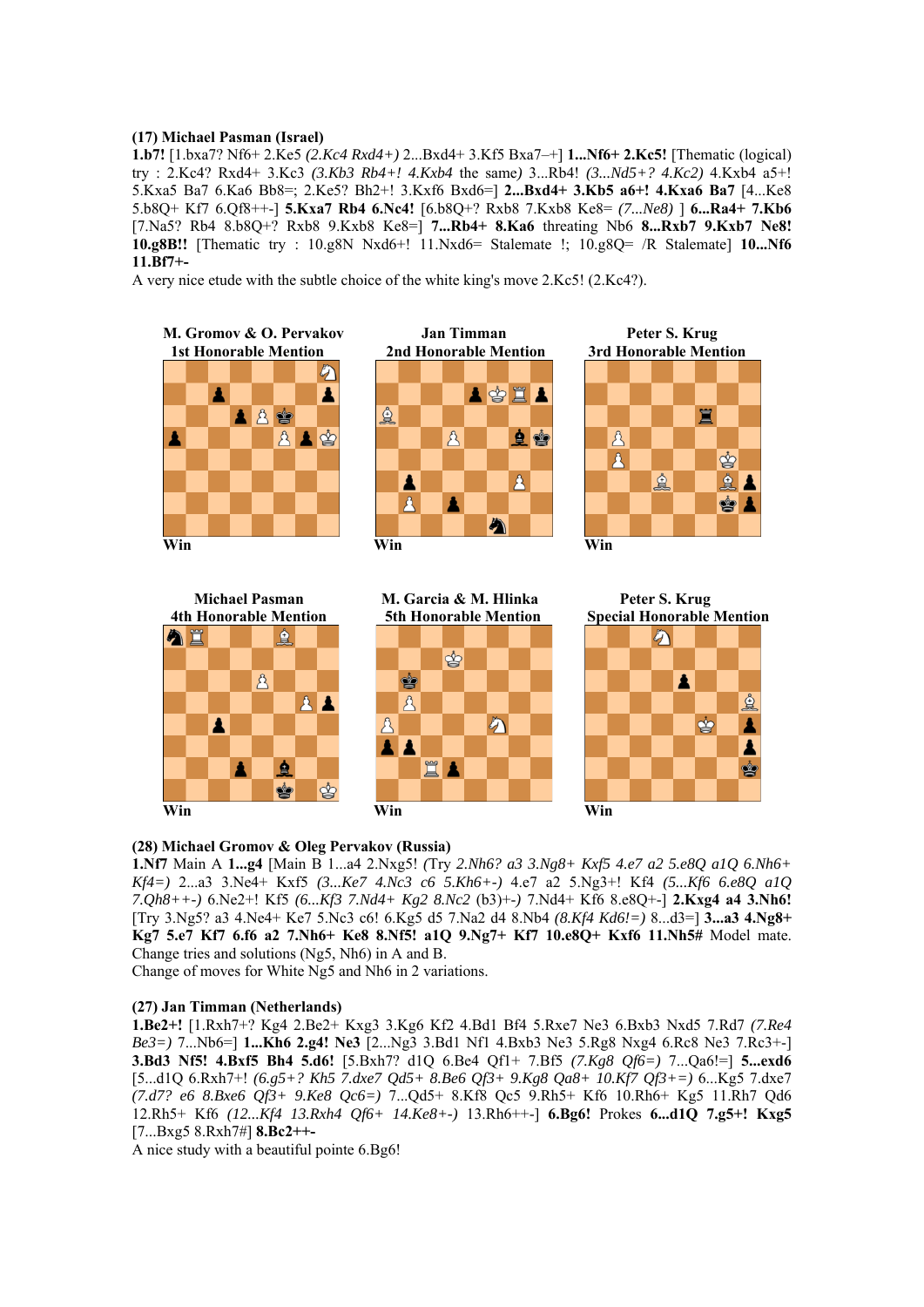## **(8) Peter S. Krug**

**1.Be4+!** [1.Be5? Re6 2.Be4+ Kf1=] **1...Kg1 2.Be5 Rg6+ 3.Kh5 Rg2 4.b6 h1Q 5.b7 Kf2 6.Bd4+** [6.b8Q? Qd1+=] **6...Ke2 7.b8Q Qd1 8.Qe5!** [8.Bxg2? hxg2 9.Qb6 Kd3+!=] **8...Kf1+ 9.Kh6 Qd2+ 10.Kh7 Rg4 11.Qf5+!** [11.Qh5? Rg3 12.Qf5+ Ke1 13.Be5 Rg5 =] **11...Qf4 12.Qb5+ Ke1 13.Bc3+ Kf2 14.Qb6+! Kg3** [14...Kf1 15.Qa6+ Kg1 16.Qa1++-] **15.Qg1+ Kh4 16.Be1+ Kh5** [16...Kg5 17.Qc5++-] **17.Qc5+!**  [17.Bg6+? Kg5 18.Qb6 Qd4 19.Qb5+ Kf6 20.Qf5+ Ke7 21.Bf2 Rh4+!=] **17...Qg5** [17...Rg5 18.Bg6+ Kg4 19.Qg1+ Kf3 20.Qf2+ Kg4 21.Qe2+ Qf3 22.Qe6+ Kf4 23.Bd2++-] **18.Bg6#** [18.Bf3? h2 19.Bd2 Qxc5 20.bxc5 Kh4=]

A beautiful regular checkmate with a pin of the black queen.

### **(18) Michael Pasman (Israel)**

**1.Rd8!** [Try : 1.Rb1+? Ke2 2.Bd6 *(2.e7? Nc7)* 2...Bc5! 3.e7 Nc7! 4.Bxc7 Bxe7=] **1...c3** [1...Ke2 2.g6+-] **2.Bb4! Nc7 3.e7** [3.Bxc3!? Nxe6 4.Rxd2 Nxg5=] **3...Bc5! 4.e8Q!** [Logical try : 4.Bxc3? Bxe7 5.Rxd2 Bxg5= position X1 with knight on c7 instead of e8] **4...Nxe8 5.Bxc3 Be7 6.Rxd2 Bxg5** position X2 with knight on e8 **7.Rd5!** Black has no good place for the bishop and his knight may be trapped **7...Bh4 8.Rxh5 Bg3** [8...Bf2 9.Be5!+-] **9.Be5!** [9.Rf5+? Ke2 10.Be5 Nd6!=; 9.Rh3? Bd6! 10.Re3 *(10.Rd3 Ke2=; 10.Bd4 Nc7; 10.Rh6 Bg3 11.Rg6 Kf2 12.Re6 Nc7=)* 10...Nc7=] **9...Bxe5 10.Rf5+!** [10.Rxe5? Nd6 /c7 is only draw] **10...Ke2 11.Rxe5+ Kd3 12.Rxe8+-** 

The author's successful work, in which White needs to choose the right move on the 4th move to win 4.e8Q!

### **(11) Mario Garcia &Michal Hlinka (Argentina -Slovakia)**

**1.Nd5+!** [1.Rc6+? Kb7! (1...Ka5? 2.Nd5 Kxa4 *(2...d1Q 3.Ra6#)* 3.Nc3+ Ka5 4.Kd6 Kb4 5.b6+-) 2.Rc7+ *(2.Rd6 a2=* /b2*)* 2...Kb8 3.Rc8+ Kb7=; 1.Rxd2? a2! 2.Rd6+ Kb7=] **1...Kb7 2.Rc7+ Kb8 3.Rc8+ Kb7**  [3...Ka7 4.Kc6 d1Q 5.b6+ Ka6 6.Ra8#] **4.a5 d1Q 5.a6+ Ka7 6.Rc7+** [Try: 6.Kd6? a2! 7.Rc7+ Kb8 8.a7+ Ka8 9.b6 Qg4! *(9...a1Q? 10.Rc8+ Kb7 11.Rb8+ Ka6 12.a8Q+ Kb5 13.Qc6+ Ka5 14.Ra8#)* 10.Rg7 a1Q 11.Rxg4 Kb7 12.Rg8 *(12.Rc4 Qa3+ 13.Kd7 Qf8 14.Rc7+ Ka6=)* 12...Qa3+ 13.Kd7 Qa4+ 14.Ke6 b2 15.Rb8+ *(15.Rg7+ Kc6 16.Rc7+ Kb5 17.Nc3+ Kxb6 18.Nxa4+ Kxc7 19.a8Q b1Q=)* 15...Kc6 16.a8Q+ Qxa8 17.Rxa8 b1Q 18.Rc8+ Kb7=] **6...Ka8** [main : 6...Kb8 7.a7+ Ka8 8.Kc6 Qc2+ *(8...Qxd5+ 9.Kxd5 b2 10.b6 b1Q 11.Rc8++-)* 9.Kb6 Qg6+ *(9...Qf2+ 10.Ka6 Qf8 11.Nb6#* mate*)* 10.Ka5 b2 11.Nb6+ Qxb6+ 12.Kxb6 b1Q 13.Rc8# mate] **7.Kd6!** with two lines : A) **7...Qd3** [B) 7...Qd2 8.b6 Qh2+ 9.Kc5 Qc2+ 10.Kb4 Qd2+ *(10...b2 11.Rxc2 b1Q+ 12.Kxa3 Qxc2 13.Nc7+ Kb8 14.a7+ Kb7 15.a8Q+ Kxb6 16.Nd5+ Kc5 17.Qc8++-)* 11.Nc3! *(11.Rc3? Kb8!=)* 11...Qd6+ 12.Ka5 Qd8 13.Nb5 Qd2+ 14.Ka4 Qf4+ 15.Kxb3!+- win *(15.Kxa3? Qf8+ 16.Kxb3 Qf3+ 17.Kb4 Qf4+ 18.Ka5 Qd2+ 19.Nc3 Qg5+ 20.Kb4 Qf4+ 21.Kb3 Qf5! 22.Rc4 Kb8!* positional draw*)* 15...Qe3+ 16.Rc3 /Ka4+- 16...Qxb6 17.Rc8++-] **8.Rg7! b2**  main: 2 [8...Qd2 9.b6 Qh6+ 10.Kc5 Qxg7 *(10...Qc1+ 11.Kb5! Qf1+ 12.Kc6! Qc4+ 13.Kd6 Qxa6 14.Nc7+* similar to solution*)* 11.Nc7+ Kb8 *(11...Qxc7+ 12.bxc7 b2 13.c8Q+ Ka7 14.Qb7#)* 12.a7+ Kb7 *(12...Kc8 13.a8Q+ Kd7 14.Qe8#)* 13.a8Q#] **9.b6 Qxa6** [9...b1Q 10.Rg8#] **10.Nc7+** fork **10...Kb7 11.Nxa6+ Kxb6** [11...Kxa6 12.Kc5 b1Q 13.Ra7#] **12.Nc5 a2** [12...b1Q 13.Rb7++- pin] **13.Rb7+ Ka5 14.Rxb2 a1Q 15.Nb3++-** fork Themes. Domination - Culmination in mate

An interesting study of the struggle of white pieces against passed black pawns.

#### **(12) Peter Krug (Austria)**

**1.Nf7!** ! [1.Nxe6? ? 1...Kg1 2.Ng5 h2 3.Nh3+ Kg2 4.Bf3+ Kxh3 =] **1...Kg1 2.Ng5 h2 3.Nh3+ Kg2 4.Bf3+ Kxh3 5.Bh1 e5+ 6.Kf3 e4+ 7.Kf4 e3 8.Kf3 e2 9.Bg2#** 

Is a good study for a solution with the refusal to capture the black pawn and the well-known mate with a lone bishop..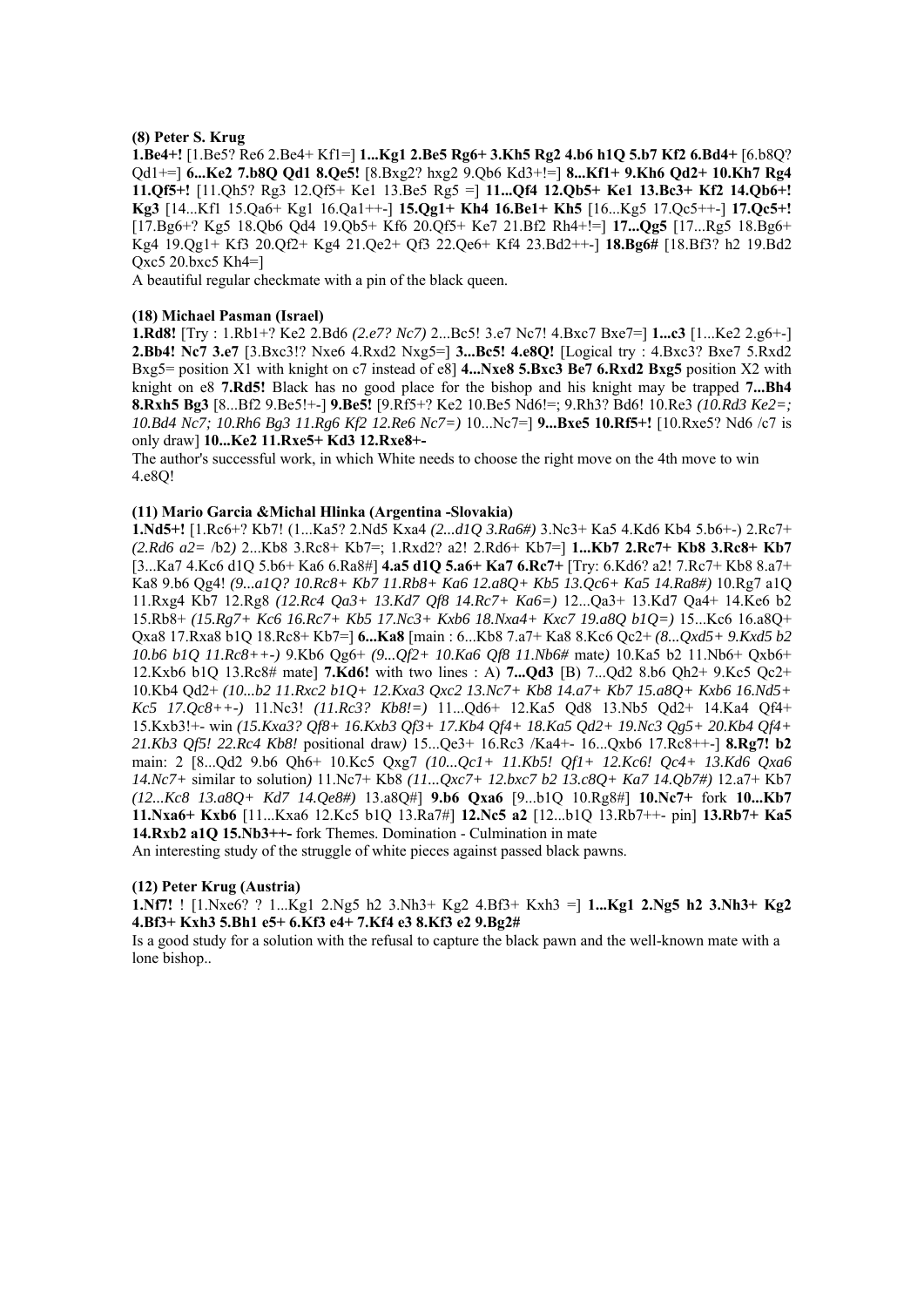# **Commendations on an equal footing**







# **(7) Peter Krug (Austria)**

**1.Ne6!** with two lines : A) **1...Bxc3** [B) 1...g1Q 2.Rxg1 Bxc3 3.Rg6 Bd2 4.Ng5+ Bxg5 5.Rg7+ Kh6 6.hxg5+ Kh5 7.g6 Kg5 8.Rh7 Ra8 9.g7 Ra7+ 10.Ke6 Ra6+ 11.Kd5!! *(11.Ke5? Rg6* mutual Zugzwang*)*  11...Rg6 12.Ke5! Zugzwang 12...Kg4 13.Rh1! *(13.Rh2? Kf3)* 13...Kf3 14.Rf1+ Kg2 15.Rf7+-] **2.Ra6 Bf6**  [main 2...g1Q 3.Ng5+ Qxg5 4.hxg5 Bg7 5.Rh6+ Bxh6 6.g6#] **3.Ra5 Rf8+ 4.Kxf8 g1Q 5.Rh5+ Kg6 6.Nf4#** 

## **(10) Itay Richardson (Israel)**

**1.f7!** [1.Bh3?? Qe5+ 2.Kb6 *(2.Kc4 Qxc7–+)* 2...Qxd4+–+; 1.Nf5? Kxf6 2.Nd6 Qe5+=] **1...Kxf7** [1...Qxf7 2.c8Q+-; 1...Qe5+ 2.Kc4+-] **2.Bc4+** [2.Nf5? Kf6=] **2...Ke7** [2...Kf6 or anywhere else 3.Be6 Be2+ 4.Kb6+- promotion is unstoppable] **3.Be6** threatening 4.c8=Q [3.Nf5+? Kf6=] **3...Be2+! 4.Nxe2** [4.Kb6? Qh8! 5.c8N+ *(5.e5 Qxe5 6.Nf5+ Kxe6 7.c8Q+ Kf6 8.Qf8+ Ke6=)* 5...Kf6 6.c7 Ke5 7.Ne7 Kxd4 8.e5 *(8.c8Q Qxc8 9.Nxc8 Kxe4=)* 8...Kxe5 9.Ng6+ Kxe6 10.Nxh8 Kd7 11.Nf7 Ba6=; 4.Kc5? Qa8! 5.c8Q Qa5+= with perpetual check] **4...Kxe6 5.Kb6** threatening 6.Kb7 with promotion **5...Qh8** [5...Qc8 6.Nd4+ Ke5 7.Nb5+-; 5...Kd6 6.Nd4 Qc8 7.Nb5+ Ke5 8.Na7+-] **6.Nf4+** [6.Nc3? Qd4+= with perpetual check; 6.Kb7? Qb2+=] **6...Kd6** [6...Kf7 7.Nd5 Qc8 *(7...Ke6 8.Kb7+-)* 8.Nc3 Ke6 9.Nb5+-] **7.e5+! Qxe5**  [7...Kxe5 /e7 8.Ng6++-] **8.c8N#!** [8.c8Q? Qc5+= with perpetual check]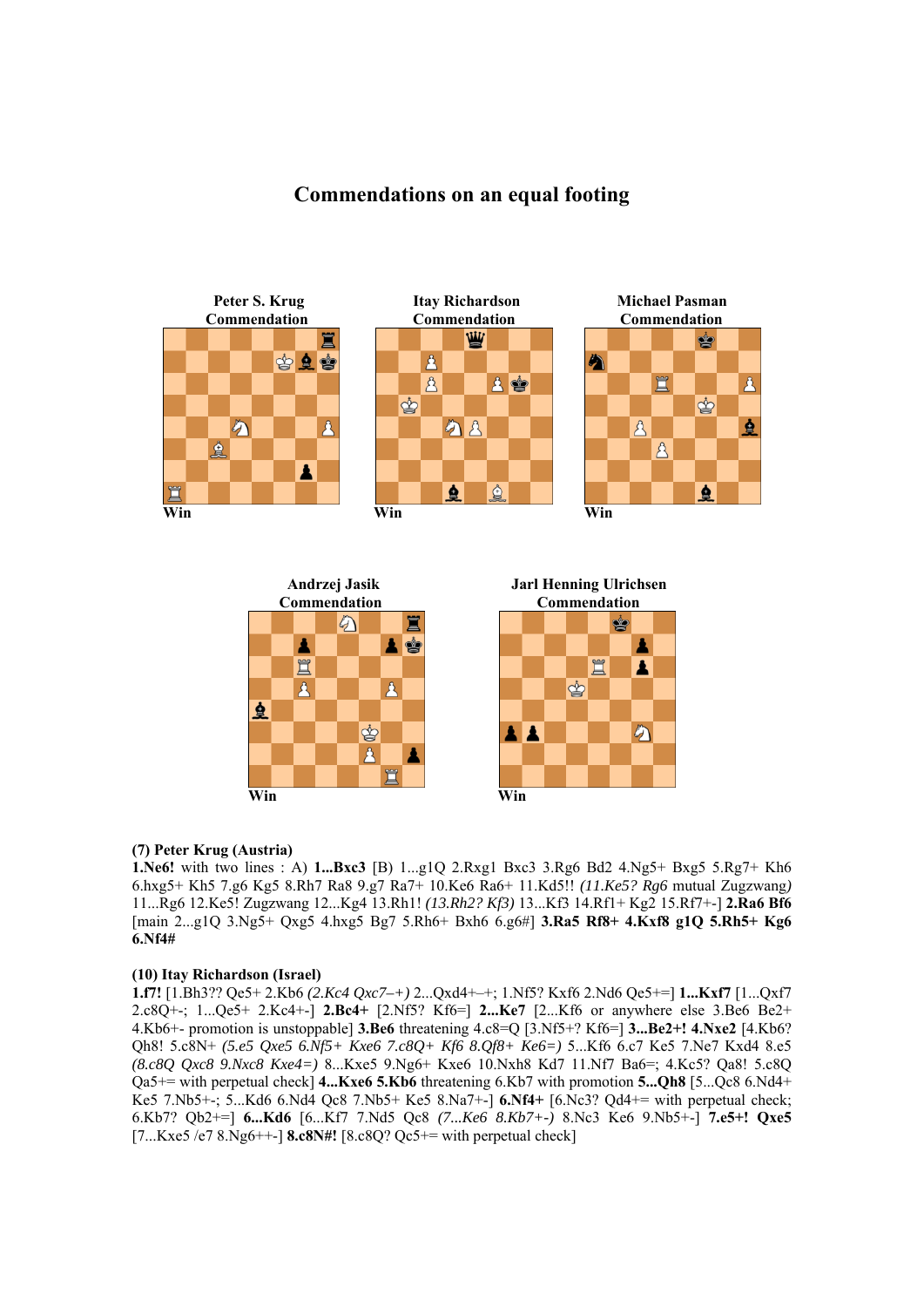#### **(19) Michael Pasman (Israel)**

**1.Kg4!** [1.h7? Kg7 2.Rd7+ Kh8 3.Rxa7 Bxd3+=] **1...Be7 2.Rg6!** threatening h7 **2...Nc6!** [2...Bxd3 3.h7+- ; 2...Be2+ 3.Kf4!+-] **3.d4!** covering e5 square and threatening again h7 [3.h7?? Ne5+ 4.Kf5 Nxg6 5.Kxg6 Bxd3+–+; 3.Rxc6? Bxd3 4.Rc8+ Kf7=] **3...Nxd4** [3...Bxc4 4.h7+-; 3...Be2+ 4.Kf4! Nxd4 5.h7+- as main] **4.h7 Be2+** [4...Bf6 5.Rxf6++-] **5.Kf4!** [5.Kh3? Bf6 6.Rxf6+ Kg7=] **5...Bf6 6.Rxf6+ Kg7 7.c5!** [7.Ke3? Bxc4; 7.Rd6? Bxc4 8.Rxd4 Bb5! 9.Rd5 Ba4 10.Ra5 Bc2!=] **7...Kxh7** [7...Bc4 8.Ke5! Nb5 9.Rf4!+-] **8.Ke3 Nb3! 9.c6!** [9.Kxe2? Nxc5 10.Ke3 Kg8! 11.Rd6 Kf7 12.Kd4 Ne6+=] **9...Bg4** [9...Ba6 10.c7 Bc8 11.Rf8 and the knight will be trapped] **10.Rf4! Bc8 11.Rf8! Bh3** [11...Bg4 12.c7 Nc5 13.Kf4! Bh3 14.c8Q Bxc8 15.Rxc8 Ne6+ 16.Kf5! Ng7+ 17.Kf6 Nh5+ 18.Kg5+-] **12.Ra8!** [12.c7? Nc5! 13.c8Q Bxc8 14.Rxc8 Ne6=; 12.Rb8? Nc5 *(12...Na5* also draws*)* 13.Rb5 Na6! 14.Rh5+ Kg6 15.Rxh3 Nb4! 16.c7 Nd5+ 17.Kd4 Nxc7=] **12...Kg7** [12...Nc5 13.Ra5 Ne6 14.Rh5+ Kg7 15.Rxh3+-] **13.Ra3! Nc5 14.Kd4 Ne6+ 15.Ke5 Nd8 16.Rg3+!** [16.Rxh3? Nxc6+=] **16...Kf8** [16...Kf7 17.c7! Nc6+ 18.Kd6! with attack on knhight and bishop] **17.Rxh3!** [17.c7? Nf7+] **17...Nxc6+ 18.Kd6 Ne7** [18...Nd4 19.Kd5 Nf5 20.Rf3+ pin] **19.Rf3+ Ke8 20.Re3+-** pin **20...Kd8 21.Rxe7+-** 

#### **(22) Andrzej Jasik (Poland)**

**1.Rh6+!!** [1.Rxc7? hxg1N+! 2.Kg2 Rxe8µ] **1...gxh6** [1...Kg8 2.Rxh8+ Kxh8 3.Re1 Bc6+ 4.Kf4 h1Q 5.Rxh1+ Bxh1 6.Nxc7±] **2.g6+ Kg8 3.Nf6+ Kg7** [3...Kf8 4.g7+ Kf7 5.gxh8N+! Kxf6 6.Rg6+ Kf5 7.Kg2±] **4.Nh5+ Kg8 5.Re1!** [5.Rb1? Be8 6.Kg2 Bxg6 7.Rb8+ Kh7=] **5...h1Q+ 6.Rxh1 Bc6+ 7.Kg3! Bxh1 8.f3!** ZZ **8...Kf8** [8...c6 9.Kf2 Kf8 10.g7+ Kg8 11.gxh8Q+ Kxh8 12.Ng3±] **9.g7+ Kg8 10.gxh8Q+ Kxh8 11.Kf2!** [11.Nf6 Kg7 12.Ne8+ Kf7 13.Nxc7 h5=] **11...Kg8 12.Ng3 Kf7 13.Nxh1** Win

#### **(31) Jarl Henning Ulrichsen (Norway)**

**1.Ne4 a2** (the best defence) **2.Nd6 Kg8 3.Re8+ Kh7 4.Nf7 g5 5.Rh8+ Kg6 6.Ne5+ Kf6 7.Rf8+ Ke7 8.Ng6+ Kd7 9.Rf7+ Kc8 10.Ne7+!** [Not 10.Kc6? Kb8 and Black draws.] **10...Kb7** (or 10...Kc7) [10...Kd8 11.Kd6 Ke8 12.Rf1 b2 13.Ng6 b1Q 14.Rf8#; 10...Kb8 11.Nc6+ Kc8 12.Kd6 a1Q 13.Rc7#] **11.Nc6+ Kb6** [11...Ka8 12.Ra7#; 11...Kc8 12.Kd6+-; 11...Ka6 12.Kc5+-] **12.Na7! b2** [12...a1Q 13.Nc8+ Kb5 14.Rb7+ Ka4 15.Ra7+ Kb4 16.Rxa1 b2 17.Rg1 Kb3 18.Nd6+-] **13.Nc8+ Kb5 14.Rb7+ Ka6 15.Kc6 Ka5 16.Kc5 Ka4 17.Kc4** [Not 17.Rb4+? Ka3 followed by 18â R a1Q and Black draws.; Not 17.Nb6+ Kb3 and Black draws.] **17...b1Q 18.Ra7#** 

**Russia , June 11 , 2022** 

 **Judge: Pavel Arestov**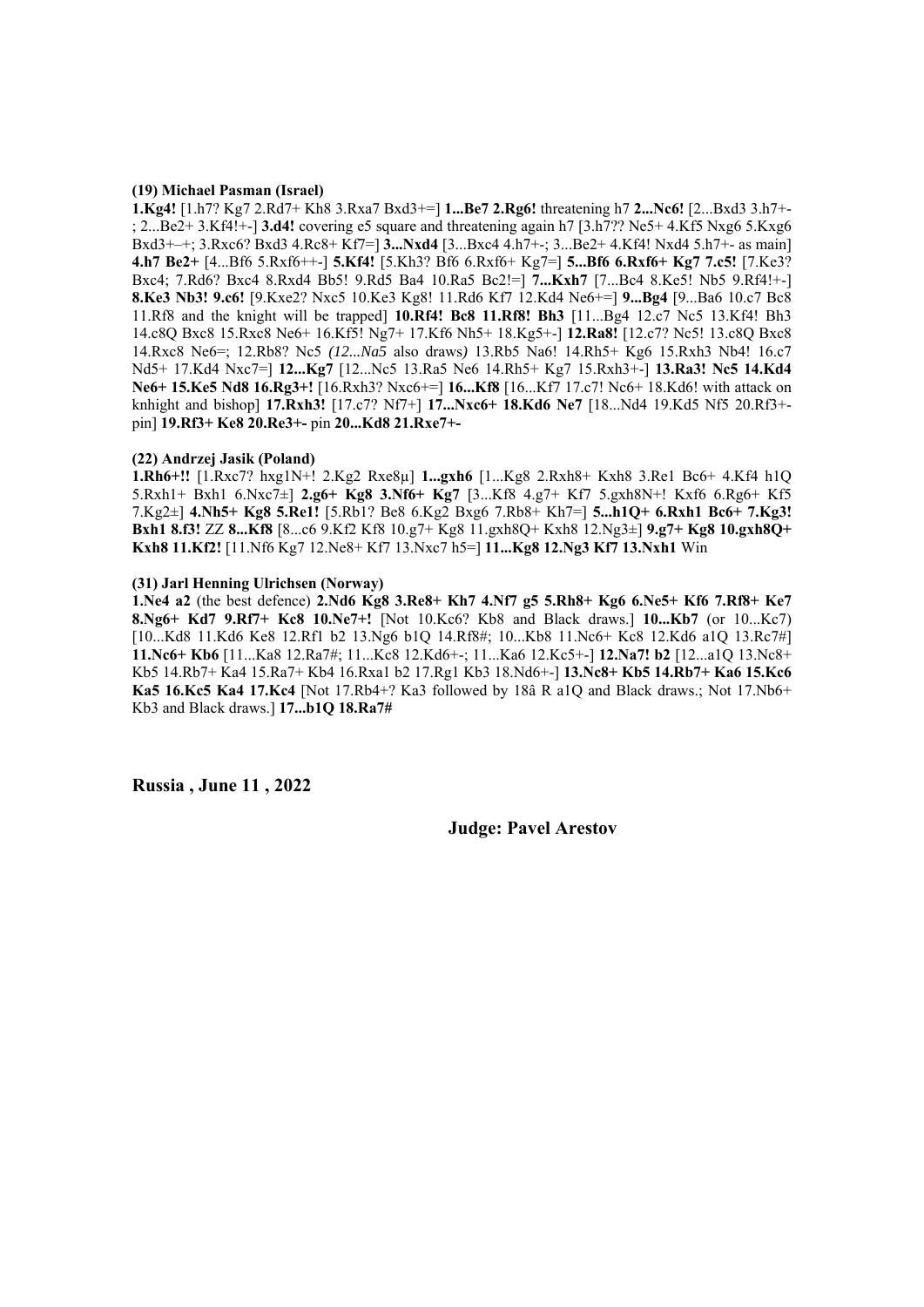# **Section B.2.: Studies – Draw**

# **REPORT**

**Long live Tournaments «Union Argentina de Problemistas de Ajedrez»! Studies-Men all countries – Welcome! In section B.2.Draw total 22 study.** 

**The judge proposes to include in the provisional award 11 studies.** 



## **(22) Sergey Osintsev (Russia)**

**1.Bg7+!** [1.Ba3+? Ke8! 2.Nd6+ Ke7! 3.Ne4+ Ke6 4.Ng5+ *(4.Bd6 Nhg3 5.Nf2 Kf5 6.Be5!? Nf4!–+)*  4...Kf6! *(4...Kf5? 5.Nf3 Nd4+ 6.Nxd4+ Kg4! 7.Ne2! Nf2 8.Ng3! Ne4 9.Nh1=)* 5.Nf3 Nd4+! 6.Kd5 Nxf3 7.Bd6 Ng3!–+; 1.Be5? Nhg3–+] **1...Ke8!** [1...Kf7 2.Nh6+ Kxg7 3.Ng4=] **2.Nd6+ Ke7** [2...Kd8?? 3.Bf6#] **3.Ne4** [3.Nf5+? Ke6!–+; 3.Be5? Nhg3 4.Nf5+ Ke6–+] **3...Nhg3** [3...Ke6 4.Ng5+ Kf5 5.Nf3= Nd4+] **4.Nf2 Ke6** [4...Nf4 5.Be5! Nge2 6.Kc5 Ke6 7.Bxf4 Nxf4 8.Kd4 Nh3 9.Nh1 Kf5 10.Ke3 Kg4 11.Ke4! *(11.Ke2? Kf4! 12.Kf1 Kf3–+)* 11...Ng5+ 12.Ke3 Kh3 13.Kf2 Ne4+ 14.Kf3 Nd2+ 15.Kf2 Ne4+ 16.Kf3 Ng5+ 17.Kf2=] **5.Be5!! Kf5** [5...Kxe5 6.Ng4+ Kf4 7.Nxh2=] **6.Kd5** [6.Bd6? Nf4 7.Bc7 Ne4 8.Nh1 Kg4– +] **6...Nf4+ 7.Kd4 Ne4** [7...Nge2+ 8.Ke3=] **8.Nh1 Ne2+ 9.Kd5!** [9.Ke3? Kxe5 10.Kf3 *(10.Kxe2 Kf4 11.Kf1 Kf3–+)* 10...Nf4! 11.Kg4 Nd2! 12.Kg3 Nf1+ 13.Kf2 Ke4 14.Kxf1 Kf3–+] **9...Nf4+** [9...N4c3+ 10.Bxc3 Nxc3+ 11.Kd4 Nd1 12.Kd3 Kf4 13.Ke2=] **10.Kd4 Ne6+ 11.Kd5 Nf4+** [11...Nf6+ 12.Bxf6 Nf4+ 13.Kd4=] **12.Kd4 Ne2+ 13.Kd5 N2g3 14.Bxg3 Nxg3 15.Nxg3+ Kf4 16.Nh1 Kf3 17.Kd4 Kg2 18.Ke3 Kxh1 19.Kf2=** 

The struggle of the white team against a passed pawn that has reached the second rank.

This classic plot sparkled with new facets, due to Bishop's features as a minor figure.

And also mutual sacrifices and mutual refusals of captures in limited material!

## **(7) Peter Krug &Mario Garcia (Austria-Argentina)**

**1.Kh2!** [1.Kg2? Kxh4! 2.f4 Nxg5–+; 1.Re3? Rxe3 2.fxe3 Qxe3 3.Nf2 Qe1–+] **1...Rxh1+** [1...Kxh4 2.f4!=] **2.Kxh1 Qh3+** [2...Qe1+ 3.Kg2 Nxg5 4.Qd5 Kxh4 5.Qd8 Kh5 6.Qa5! *(6.Ra5? Kh6! 7.Qh8+ Nh7+–+)* 6...Qe6 7.f4=; 2...Nxg5 3.Qh8+=] **3.Kg1 Nxg5 4.Qd5!** [4.Ra5? Kxh4 5.Qd8 *(5.Qh8+ Nh7+–+)*  5...Qxf3 6.Qd4+ Ne4+–+] **4...Kxh4 5.Qd8 Kh5 6.Ra5!** [6.Qh8+? Nh7#] **6...Kh6** [6...Qxf3 7.a7! *(7.Qd4? Re6 8.Re5 Rxa6–+)* 7...Kh6 8.Qd2! Qg4+ 9.Kf1 Qh3+ 10.Kg1 Qg4+ 11.Kf1=] **7.Qd2 Kh7! 8.Qxg5!!**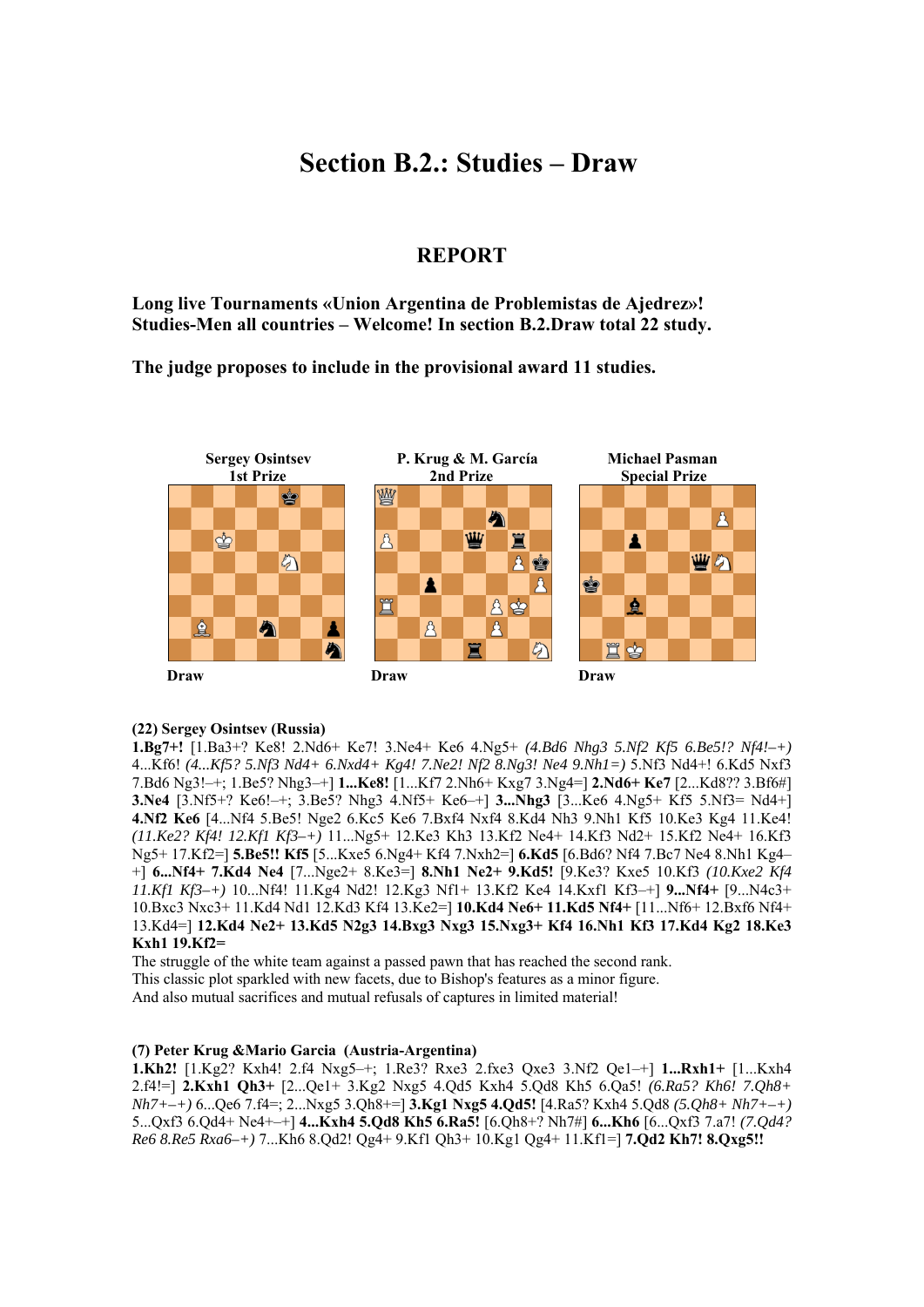[8.Rxg5? Rh6!=] **8...Rxg5+** [8...Qe6 9.Qxg6+ Qxg6+ 10.Kf1 *(10.Kh1? Qb6!–+)* 10...Qxc2 11.a7!=] **9.Rxg5 Qe6** [9...Qh6 10.Ra5! Qg7+ *(10...Qb6 11.Ra1 Qb2 12.Ra5=)* 11.Kf1!= *(11.Kh1? Qc3! 12.Ra2 Qxf3+ 13.Kg1 Qd1+ 14.Kg2 c3 15.Ra5 Qxc2 16.a7 Qg6+–+)* 11...Qc3 12.Ra2 Qxf3 13.a7=; 9...Qxf3 10.a7=] **10.a7!** [10.Rh5+? Kg7 11.Rg5+ Kh6 12.a7 Qa6 13.Rc5 Qa1+ 14.Kg2 Qg7+ 15.Kh3 *(15.Kf1 Qxa7 16.Rxc4 Qa6–+)* 15...Qxa7 16.Rxc4 Qxf2–+] **10...Qa6 11.Rh5+!** [11.Rg4? c3! 12.Rh4+ Kg6 13.Rg4+ *(13.Rc4 Qxa7 14.Rxc3 Qa1+–+)* 13...Kf6 14.Rf4+ Ke6 15.Re4+ Kd6 16.Rd4+ Kc6 17.Rc4+ Kb7–+; 11.Rc5? Qa1+ 12.Kg2 Qg7+ 13.Kh1 Qxa7 14.Rxc4 Qxf2–+] **11...Kg8 12.Rg5+!** [12.Rc5? Qa1+ 13.Kg2 Qg7+ 14.Kf1 Qxa7 15.Rxc4 Qa6–+] **12...Kf8 13.Rf5+! Kg7 14.Rc5!** [14.Rg5+? Kh6!–+] **14...Qa1+ 15.Kg2!** [15.Kh2? Qxa7 16.Rxc4 Qxf2+–+] **15...Qxa7 16.Rxc4=** positional draw The Search new Synthesis between studies phases: Let It Be! -On the initial position: Illusory phase.

2 phase: The mechanism of other study P.Krug & M.Garcia. -On 3 phase: We see subtleties at construction of a fortress. -Unusual echo: 1.Kh2! 1.Kg2? with 15.Kg2! 15.Kh2?

### **(12) Michael Pasman (Israel)**

**1.Ra1+!** [1.g8Q? Qf4+–+] **1...Kb4** [1...Bxa1 2.g8Q= White will have easier draw because of Qc4+ option] **2.Rb1+** [after 2.g8Q black mates] **2...Ka3 3.Ra1+!** [3.Rb3+?! Ka2! 4.g8Q Qf4+–+] **3...Bxa1 4.g8Q Bc3! 5.Nh3!!** [5.Qa8+ Ba5! 6.Nf3 *(6.Qxc6 Qf1+ 7.Kc2 Qe2+* with mate*)* 6...Qf4+ 7.Kc2 Qc4+ 8.Kd1 Qd3+ 9.Kc1 Qc3+ 10.Kd1 Qxf3+–+] **5...Qxh3 6.Qa8+ Kb3 7.Qg8+** [7.Qb7+? Bb4–+; 7.Qb8+? Bb4–+] **7...Kb4 8.Qb8+ Kc4** [8...Ka4 9.Qa8+! Ba5 10.Qxc6+] **9.Qg8+ Kc5** [9...Kd3 10.Qg6+!=] **10.Qf8+ Kd5 11.Qd8+ Ke4 12.Qe8+! Kd3** [12...Be5 13.Qxc6+=; 12...Kd5 13.Qd8+!=] **13.Qg6+ Ke2 14.Qc2+** [14.Kc2? Qf3–+; 14.Qe4+? Qe3+–+] **14...Kf1** [14...Ke1 15.Qe4+!=] **15.Qd3+! Kg2** [15...Qxd3 Stalemate] **16.Qg6+!** [16.Qe4+? Qf3–+] **16...Kf2 17.Qxc6=**  White Q with RN: Failure, white Q without RN: Draw!



公鱼鱼

鱼





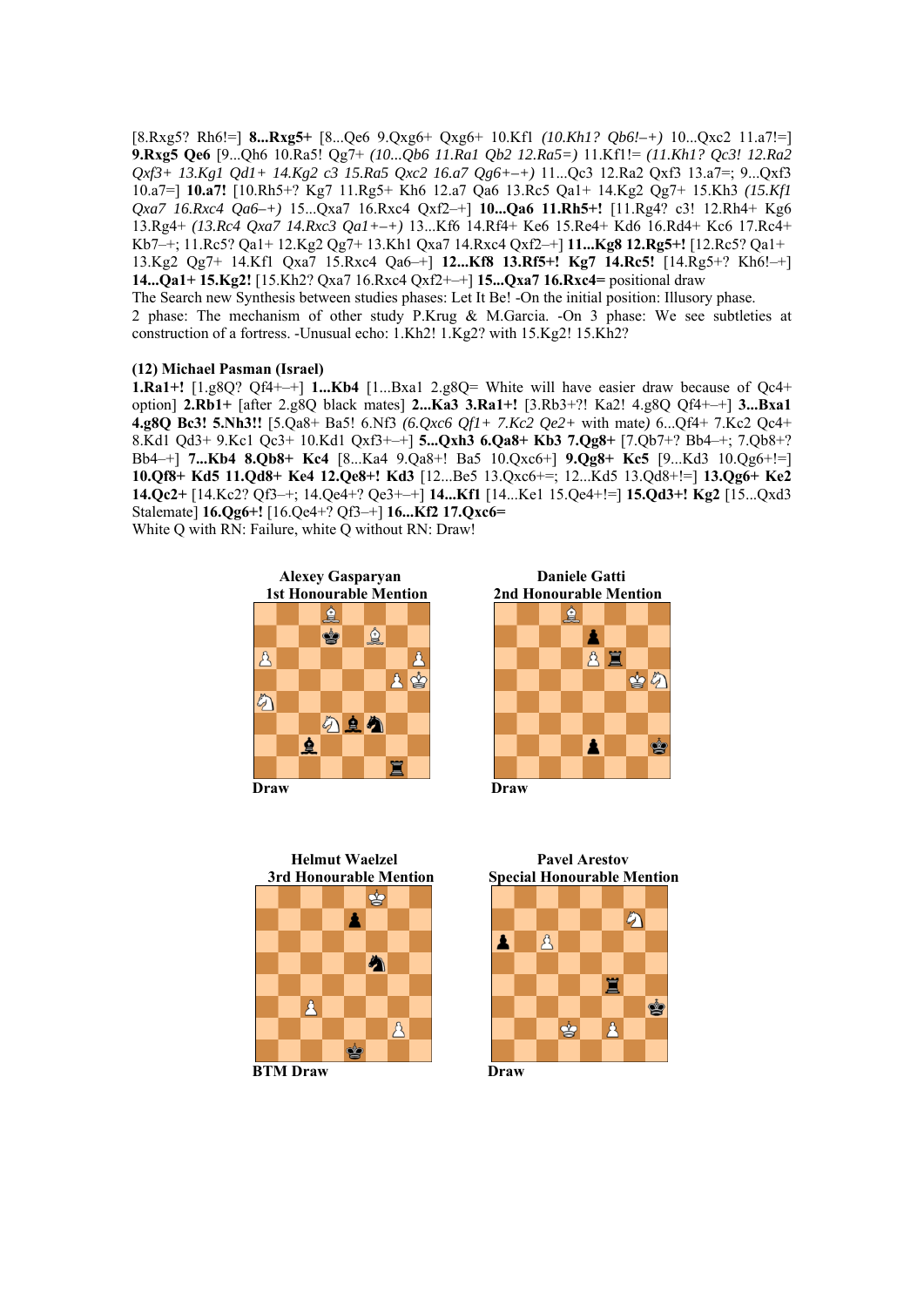#### **(17) Alexey Gasparyan (Armenia)**

**1.h7!** [1.Bf6? Bxd3 2.h7 Bxh7 3.g6 Bxg6+! 4.Bxg6 Ke6–+; 1.Bd5? Kxd8 2.Bxf3 Bxd3–+] **1...Rh1+!**  [1...Bxd3 2.h8Q! Rh1+ 3.Kg4 Rxh8 4.Kxf3=] **2.Kg4 Nh2+** [2...Bxd3 3.Kxf3=] **3.Kg3!** [3.Kh3? Nf1+ 4.Kg2 Bxd3–+] **3...Nf1+!** [3...Bxd3 4.Nb6+ Bxb6 5.Bxb6 Nf1+ 6.Kf4 Rxh7 7.g6=] **4.Kf3!** [4.Kg4? Bxd3 5.a7 Bxa7 6.Bb6 Bb8!–+] **4...Bxd3!** [4...Bd1+ 5.Ke4! Rh4+ 6.Nf4! Bc2+ 7.Kd5 Bxa4 8.Bf6 Bc6+ 9.Kc4!=] **5.a7!!** [5.Nb6+ Kxd8! 6.a7 Ke7! 7.Nd5+ *(7.a8Q Rh3+ 8.Kg4 Rg3+ 9.Kh4 Bxg5+–+)* 7...Kxf7 8.Nxe3 Nd2+! 9.Kf4 Be4!–+] **5...Bxa7** [5...Rh3+ 6.Kg4! Rg3+ 7.Kh5! Bxa7 8.g6=] **6.Bb6! Rxh7!**  [6...Bxb6 7.Nxb6+; 6...Ke7 7.g6! Bxb6 8.Nxb6 Kf6 9.Nd5+=] **7.g6!!** [7.Nc5+? Ke7 8.Bxa7 Rxf7+–+; 7.Bxa7? Rxf7+–+] **7...Rh3+** [7...Nd2+ 8.Ke3=] **8.Kf2!** [8.Kg2? Rg3+ 9.Kf2 Bxb6+ 10.Nxb6+ Kc6–+] **8...Bxb6+** [8...Rh2+ 9.Kg1] **9.Nxb6+ Ke7 10.Nd5+ Kf8 11.Nf4! Rh2+ 12.Kg1 Ba6** /b5 **13.Ne6+ Ke7 14.Nc7! Bd3!** [14...Be2 15.Bd5 Kf6 16.Ne6 Bg4 17.g7 Kf7 =18.Kxf1] **15.Nd5+ Kf8 16.Nf4=** positional draw

Interesting realization multifigured dynamical draw – continuation!

### **(6) Daniele Gatti (Italy)**

**1.Bc7+!** [1.Bxe7? e1Q!-+ And black Rook can be captured in three different ways but always losing] **1...Kg1** [1...Kg2 2.Ba5 Rxe6 3.Nf4+ Kf1 4.Nxe6 e1Q 5.Bxe1=] **2.Bb6+ Kf1 3.Ng3+ Ke1 4.Ba5+!**  [Logical Try 4.Nxe2? Rxe6! 5.Nf4 Rxb6 6.Ng6 Re6! Switchback and Black wins*(6...Rb7 7.Kf5 Kd2 8.Ke6 Rb6+ 9.Kf7 e6 10.Ne5 Ra6 11.Nd7 Ke3 12.Nc5=* To avoid this, white Bishop must be placed in a5. This prevents it to be captured and at the same time prepares the foreplan.*)* ] **4...Kd1 5.Nxe2** [5.Ne4? Rxe6! 6.Kf5 Ra6! 7.Nc3+ Kd2 8.Nxe2+ Rxa5+–+] **5...Kxe2 6.Bb4! Rxe6 7.Kf5 Re3 8.Bc5 e6+ 9.Kf6! Re4 10.Bd6 Kd3 11.Be5 Kc4 12.Kxe6=** White Bishop moved 7 times, every time by one single step, to build a fortress taking advantage of the bound enemy Rook

What minor white figure is necessary in this ending against R+Pe7? Thematic a choice: Bishop!

#### **(3) Helmut Waelzel (Germany)**

**1...e5 2.g4 Nh4** [2...Ne3 3.g5 e4 4.c4 Nf5 5.c5 e3 6.c6 e2 7.c7 Nd6 8.g6= *(8.Ke7)* ] **3.c4 e4 4.c5 Ng6+ 5.Ke8 Ne5 6.g5 e3 7.c6!** [7.g6? Nxg6 8.c6 Ne5 9.c7 Nc4 10.Kd7 Nb6+ 11.Kc6 Nc8 12.Kd7 Na7–+] **7...Nxc6 8.g6 Ne5 9.g7 Ng4 10.Kf7 Nh6+ 11.Kg6 Ng8 12.Kf7 Nh6+ 13.Kg6=** asymmetry, positional draw

Technical preparation and unexpected occurrence positions on evergreen theme symmetry!

#### **(10) Pavel Arestov (Russia)**

**1.Kc3!** [Try: 1.c7? Rc4 2.Ne6 a5 3.Kd3 Rc6 4.Kd4 a4 5.Kd5 Rxc7! 6.Nxc7 a3 7.Nb5 a2 8.Nc3 a1Q–+] **1...Rf6** [1...Rf7 2.Ne6 /e8=] **2.c7 Rc6+ 3.Kb4 Rxc7 4.Ne6 Rd7!** [4...Rc6 5.Nd4 Rd6 6.Nc2 Rc6 7.Nd4=] **5.f3!!** ZZ [5.f4? Kg4 6.Ka5 Rd1 7.Kxa6 Rd6+–+; 5.Nc5? Rd4+ 6.Kb3 *(6.Ka5 Rd5 7.Kb6 a5! 8.Kxa5 Rxc5+–+)* 6...Kg2 7.f4 Kf3–+] **5...Kh4** [5...Kg3 6.Nc5 Rd6 7.Ne4+=] **6.Nc5!** [6.Ka5? Rd5+ 7.Kxa6 Rd6+–+] **6...Rd6** [6...Rd4+ 7.Kb3! Rd6 8.Ka4 main line] **7.Ka4!** [7.Ka5? Rd5! 8.Kb6 a5 9.Kxa5 Rxc5+– +] **7...Rd4+** [7...Kg5 8.Ne4+=; 7...Kh5 8.Ne4 Rd5 9.Nf6+=] **8.Kb3!** [8.Ka3? Rd5 9.Nxa6 Ra5+–+] **8...Rd6 9.Ka4! Kh3 10.Kb4! Kg2** [10...Kh4 11.Ka4; 10...Rb6+ 11.Ka4 Rd6 12.Kb4=] **11.f4 Kf3 12.f5 Ke3** [12...Kf4 13.Ka5 Rd5 14.Kb6! a5 15.f6=] **13.Ka5 Rd5 14.Kb6 a5 15.f6 Rf5 16.f7! Rxf7 17.Kxa5=**  Next attempt of development a positions from collection 6-figures zugzwangs**.**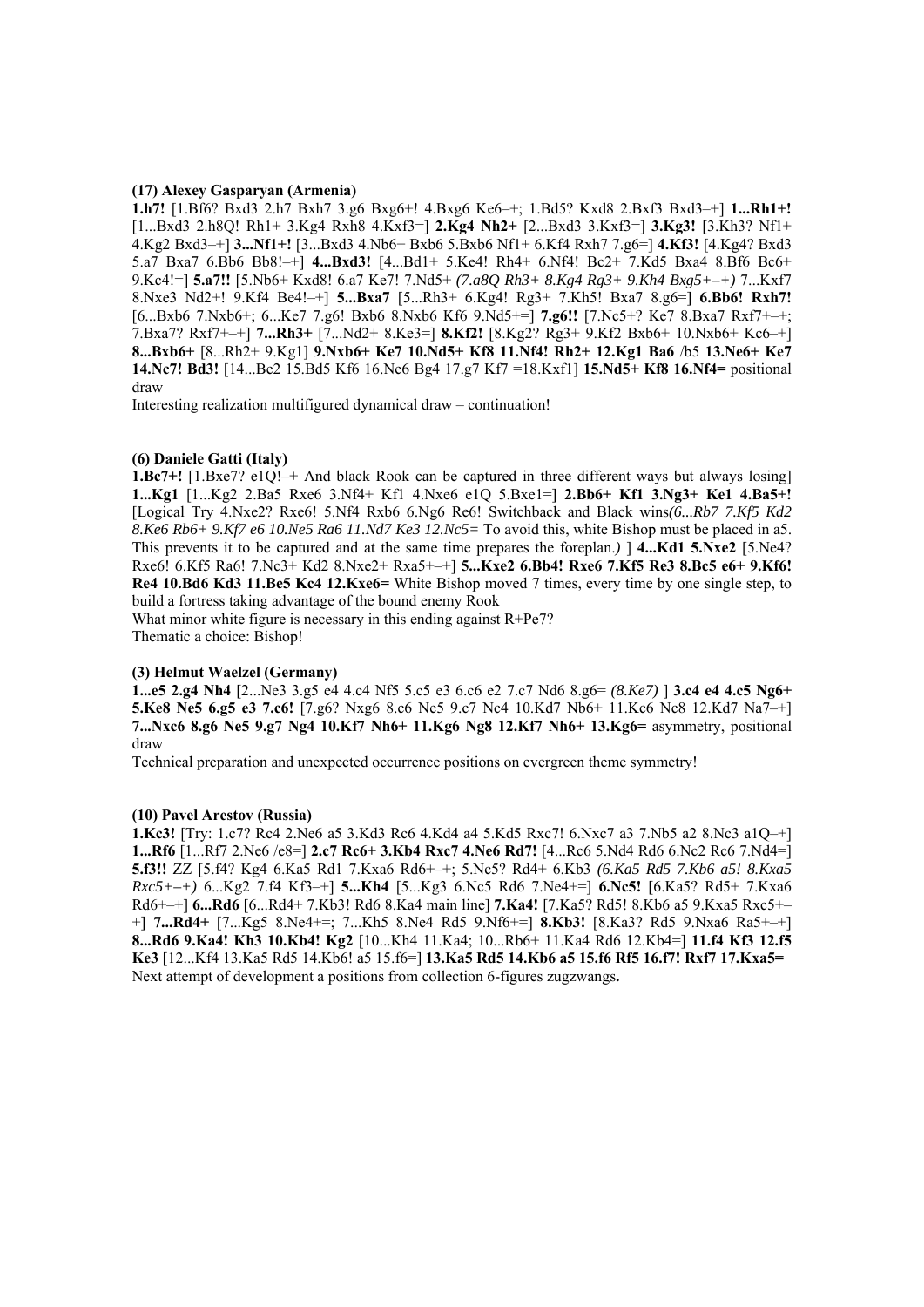# **Commendations on an equal footing**



會 ₩

 **Commendation Commendation** 

 $\beta$ 

WS

₫

 $\dot{9}$ 



# **(11) Peter Krug , Pavel Arestov & Mario García (Austria-Russia-Argentina)**

**1.Bb4!** [Try: 1.Bc1? d2 2.Bxd2 Nxd2 3.g5 hxg5+ 4.Kxg5–+ pos. X with bKd8 4...Kc7 5.Kg6 Ne4 6.Kf7 Kd6–+] **1...d2 2.Ba5+!!** [2.Bxd2? Nxd2 3.Ke3 Nc4+–+] **2...Ke8** [2...Kc8 3.Bxd2 Nxd2 4.f6! exf6 5.Kf5=] **3.Bxd2 Nxd2 4.g5 hxg5+ 5.Kxg5** pos. X1 with Ke8 **5...Ne4+** [5...Kf8 6.Kg6 *(6.Kh6? Nf3 7.Kg6 Ne5+ 8.Kh7 Ng4 9.Kg6 Ke8 10.Kg7 Nf6 11.Kg6 Kd8 12.Kf7 Nd5 13.Kf8 Kc7–+)* 6...Nf3 7.f6=] **6.Kg6!**  [6.Kh6? Kd8 7.Kg7 Kc7 8.Kf7 Kd6–+; also 6.Kf4? Nf6 7.Kg5 Kd8 8.Kg6 Kc7 9.Kf7 Kd6–+] **6...Nf6 7.Kg7** with two lines : A) **7...Kd8** [B) 7...Ng4 8.Kg6 Kf8 9.Kg5! *(9.Kh5? Ne5! 10.Kg5 Kg7–+)* 9...Nf6 10.Kg6! *(10.Kh6? Nd5 11.Kh7 Nf4 12.Kh6 Ng2 13.Kg6 Nh4+ 14.Kg5 Nf3+ 15.Kg6 Ne5+ 16.Kh7 Ng4 17.Kg6 Ke8 18.Kg5 Nf6 19.Kg6 Kd8 20.Kf7 Nd5 21.Kf8 Kc7 22.Kf7 Kd6=)* 10...Kg8 11.Kh6 Ng4+ 12.Kg5 Nf2 13.Kh6 *(13.f6? Ne4+–+)* 13...Kh8 14.Kg6!= *(14.f6? Ng4+ 15.Kg6 Nxf6–+)* ] **8.Kf8!** [8.Kf7? Nd5–+; 8.Kg6? Kc7 9.Kf7 Kd6–+] **8...Nd5 9.Kf7 Kc7 10.f6 exf6 11.e7 Nxe7 12.Kxf6=**  From successful minor-figures the beginning up to theoretical network of variants with exact moves of white King.

# **(16) Andrzej Jasik (Poland)**

**1.d8Q!** [1.Qxf2? Bxf2+ 2.Kxf2 Qd8µ] **1...Rg2+ 2.Kf1 Rg1+ 3.Ke2 Rg2+ 4.Kf1! Bxd8 5.Bf7! Qf8**  [5...Bg5 6.Bxg8 Bxf4 7.Rd8=] **6.Rd5!** [6.Rd3? Bg5 7.Rh3+ Bh6µ] **6...Bxd5 7.Qh4+! Bxh4** Stalemate Short fight suddenly results in stalemate with pin.